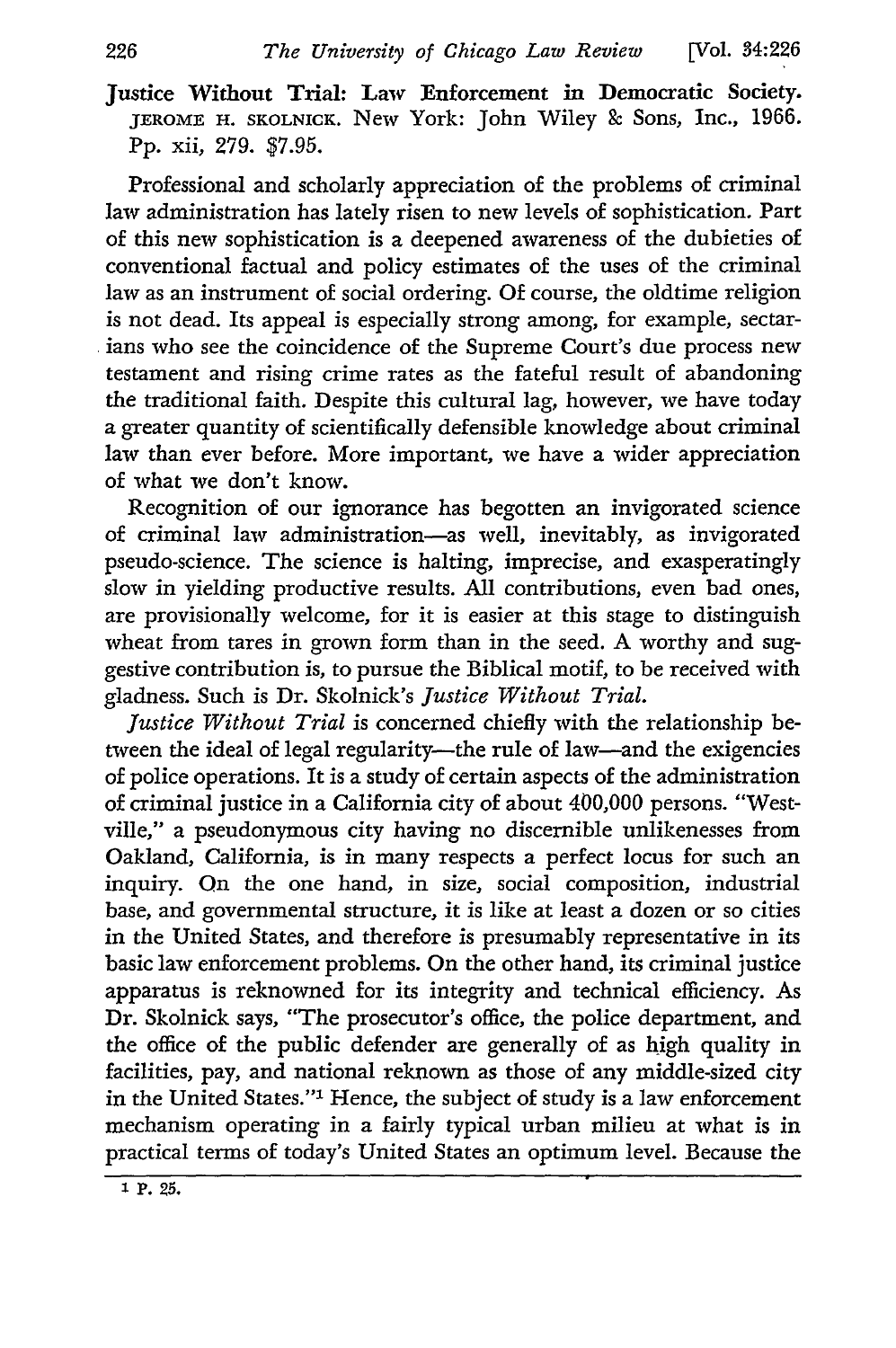Westville law enforcement mechanism is so good, the fact that it endures major subsisting problems has sharpened significance. The problems Dr. Skolnick reveals in Westville cannot be attributed to corruption, political venality, administrative sloth, or technical incompetence, for Westville law enforcement is substantially free of these common defects. The problems go deeper. They find their roots in the fundamentals of American criminal law enforcement policy.

Before coming to these questions, however, something should be said about the inquiry's method and style. Dr. Skolnick is a sociologist associated with the Center for the Study of Law and Society at the University of California, Berkeley, and was formerly an instructor and research associate at Yale Law School. His method of investigation was that of "participant observer," placing himself in the police working environment to learn by observation and informal conversation how and why the operatives went about their business. To the extent that anyone can put himself in a position to know a system of administration without becoming a part of it, Dr. Skolnick did so. The author's direct observation, which proceeded over a two-year period, was supplemented by reference to previous studies of a similar or collateral nature, by consultation with experts in practice and in the academic world, and by some parallel investigation in an East Coast city of a size comparable to Westville. It is clear that the author knows whereof he speaks.

The report of the inquiry is good. In exposition, it is clearly written and intensely interesting. In attitude, it is well balanced, being neither an apologia nor a polemic. The author is conspicuous for his sense of fairness in observation and evaluation, and he is entirely free of pretension, personal or professional. One feels full confidence that what he reports having seen is accurate and what he makes of it is sober.

The main points he develops are these:

1. How the police go about enforcing the criminal law is a product not only of the legal rules governing police practice and of police professional training and leadership, but also of the social environment that inheres in being police. This will not be news either to sociologists or to lawyers and police who have thought about the matter, but it is a fact widely ignored or half-heartedly conceded by people whose business it is to make the criminal law. It is also of capital importance. Assuming the will to do so, the legal rules governing police practice can be manipulated by legislative and judicial processes, and police professional training and leadership can be manipulated by educational and administrative processes. But the social environment of American police work as an occupational calling is not susceptible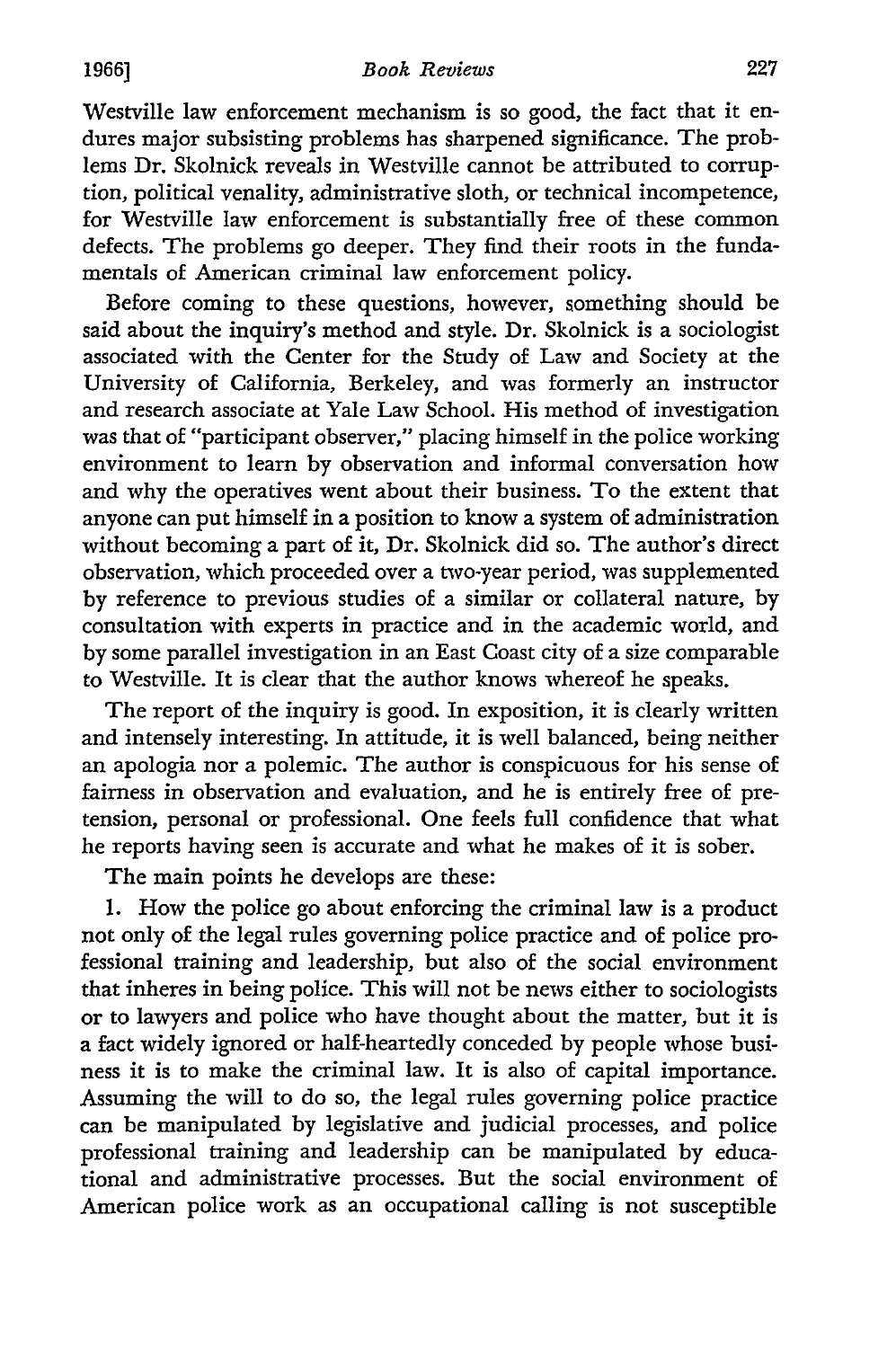to manipulation by the direct exercise of will, any more than Eskimos are susceptible to being made into gastronomes. This means that how the police can function is bounded by limiting conditions that are beyond the reach of immediate reform. Acceptance of these limiting conditions is difficult, especially in a society convinced that the realization of Eden is a problem of landscape architecture. It is also essential to unromantic policy in the criminal law.

2. The chief environmental influence on police work is a sensitization to dangerous behavior. Dealing with dangerous behavior is at the same time the unique characteristic and the special responsibility of the police. This orientation to danger results in a peculiar type of social perception. If one's **job** is to deal with violence should it arise, it is both natural and prudent to develop an alertness for signs of violence. People incipient upon violence give off signs of their mood -agitation, loud and excited speech, changes in posture and position in preparation for action, and the like. The skill of the police is to notice these signs and to react to them. Of course, such signs are also emitted by people who are just naturally agitated, loud-mouthed, or shifty, and it is often difficult to tell what behavioral signs portend. The point is that, because they have special responsibilities, the police read these signs-and others more subtle-in a way that other people do not.2 Compared to other people, they seem to have an anxiety neurosis, as indeed in a relative sense they do.

The tensions inherent in such a departmental *weltanschauung* are calmed by a decent quota of external confirmations. The organized form of confirmation is the handing down of convictions by the public courts. If the "quota" of convictions falls and a wide discrepancy is created between the level of dangerous misbehavior the police see to exist and the level the courts confirm to have existed, the police begin to think someone is literally crazy. To some extent, this may be police paranoia, a phenomenon long since identified. To some extent, an alternative explanation may be more nearly correct. In either event this predisposition is a source of fundamental conflict between law enforcement officials and the courts. What is involved is not a competition of ideas about policy regarding dangerous behavior-there is actually wide verbal agreement on that score. Involved, rather, are competitive interpretations of commonly observable events, and this at bottom is a question of who is mad. Orderly debate of that issue is hard, as we are now witnessing.

3. Beginning with the fact that deviance may be a sign of danger,

<sup>2</sup> See **p.** 216.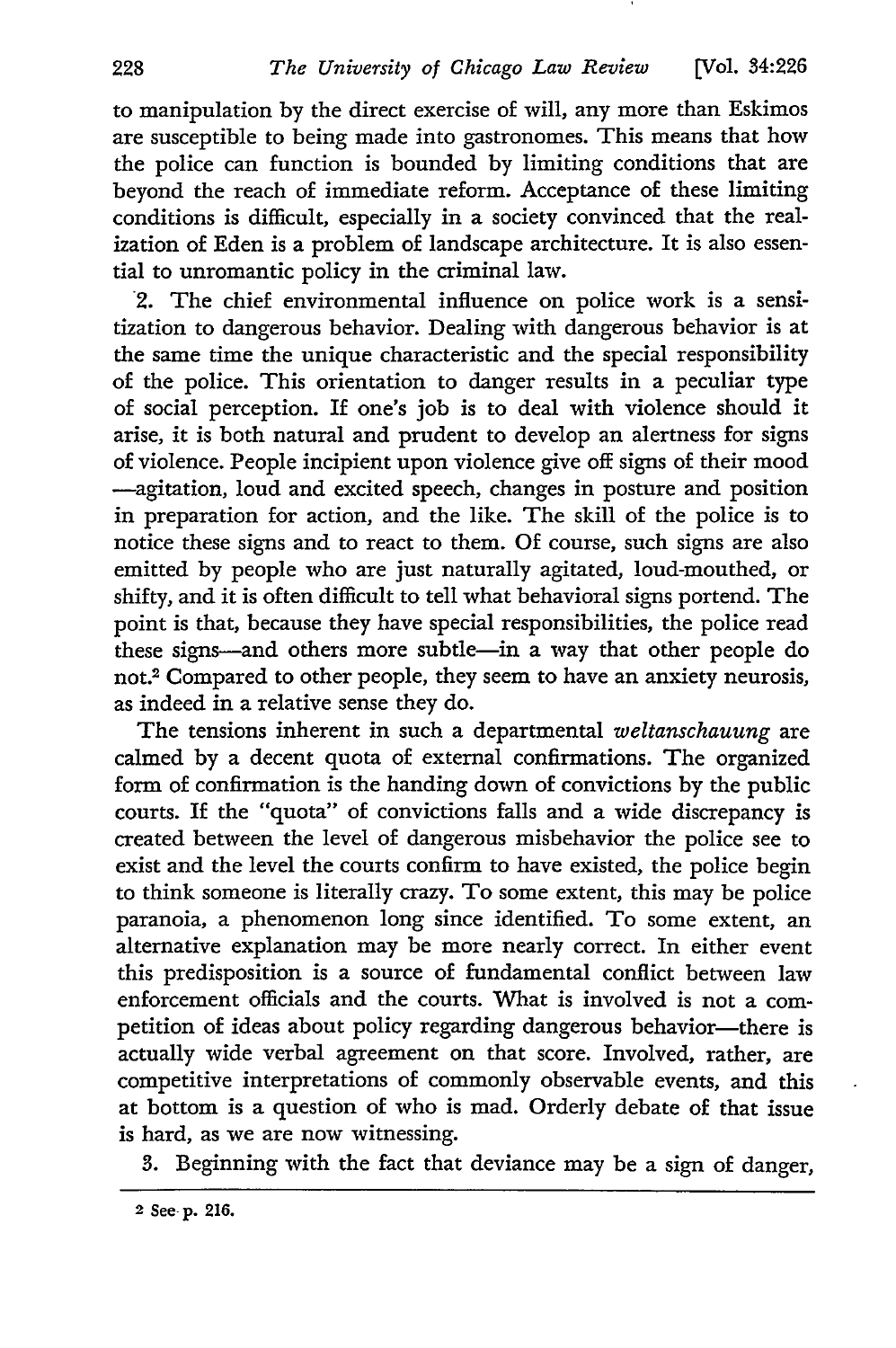the police tend to see all deviance as dangerous. Policemen's work thus tends to make policemen socially conservative in the most fundamental sense. This has all sorts of consequences. For one thing, it helps to explain the strong negative responses that the police tend to display toward such events as picketing, wearing beards and sandals, and other socially disassociative activities. For another, and perhaps more practically significant, the police are inclined to classify as crime all behavior that they see as discrepant with "ordinary" behavior, regardless of whether such behavior is technically a violation of law. This inclination is, of course, checked by other pressures-political, social, and legal-so that the police in operation do not fulfill their inclinations. The policeman's tendency to regard all deviance as crime is, however, a real and largely uncontrollable social force.

This police tendency-which, be it emphasized, is inherent in their work rather than consciously chosen-has direct implications for substantive legal policy in the criminal law. The police will tend naturally and inevitably to interpret criminal proscriptions broadly rather than narrowly-to read the law as coextensive with their own highly conventional conceptions of what is wrong or improper. Such a point of view is diametrically opposed to the presumption under the rule of law that criminal prohibitions are to be narrowly construed. This phenomenon, is at the same time a source of conflict with the courts, a factor to be considered by the legislative draftsman, and a consideration relevant to assessing the appropriate uses of the criminal law as a device for social ordering.

4. Police needs concerning the performance of law enforcement work produce conflict with the ideal of the rule of law in its procedural aspect-the rules of arrest, interrogation, search and seizure, adequacy of evidence, and so on. The rule of law in its procedural aspect is concerned with observances of form and with the requirement of "objective" demonstration of the rightness of official action. Observance of form in practice generally---perhaps even intrinsically-involves a certain amount of bother having no direct functional utility. "Objective" demonstration of the rightness of official action boils down to requiring the official to satisfy someone else that he has acted properly, in the case at hand requiring the policeman to satisfy the prosecutor and the courts. Satisfying someone else of one's actions entails palpable proofs, extra efforts, and the risk of embarrassment should there be a failure of proof. For these straightforward reasons alone, the procedural requirements of the rule of law are unavoidably burdensome to the police.

Beyond this readily apparent conflict between efficiency in police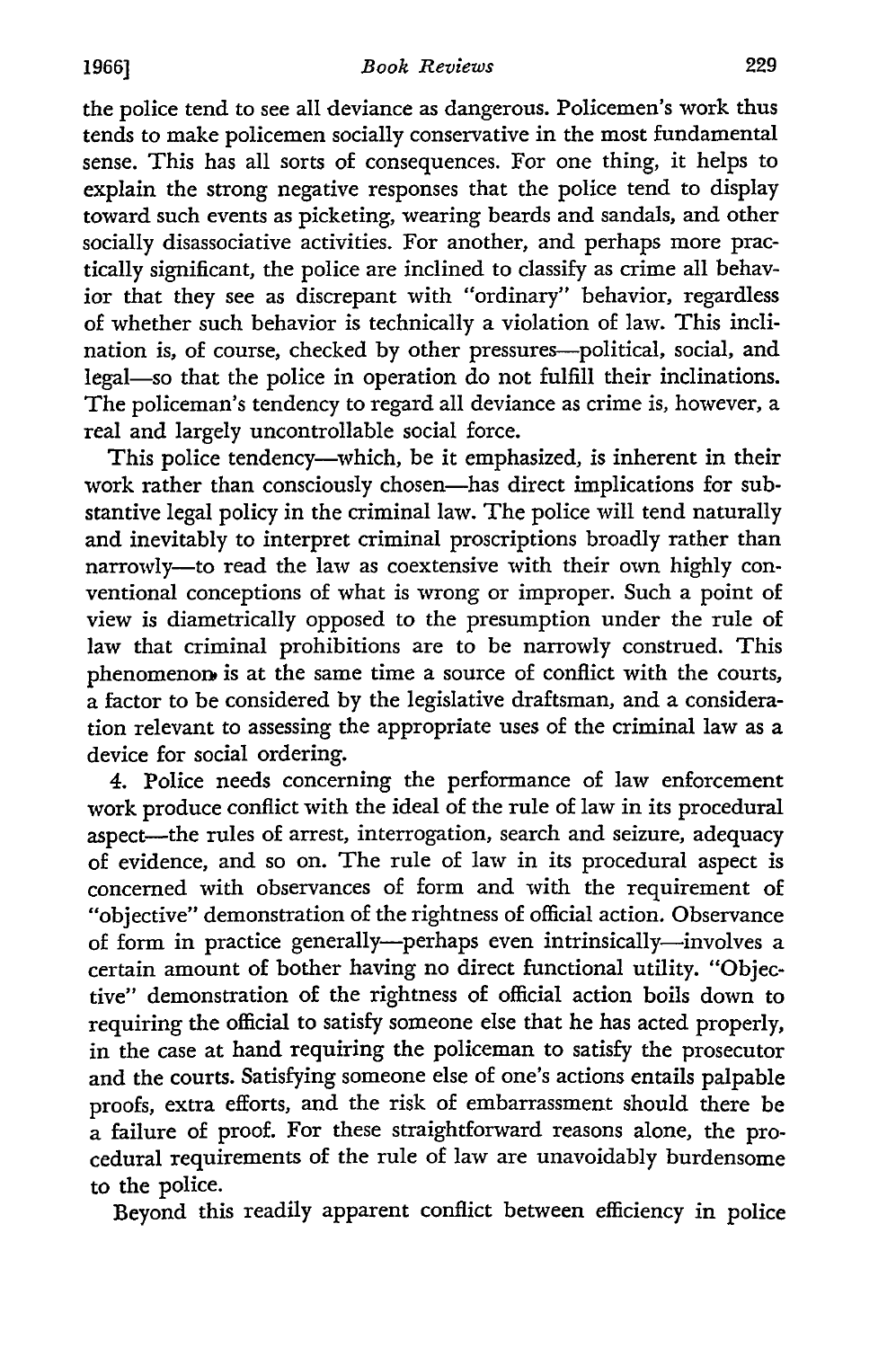work and the maintenance of the procedural rule of law lies another, more subtle source of difficulty. It has been conventional to think of police procedures as administrative routines devised to carry out the substantive mission of the police as efficiently as possible within the procedural boundaries laid down by public law. There is a sense in which this is true. Police procedures must be harmonized with the procedural rule structure of public law to the extent that the latter contains specifications that have to be met if a criminal charge is to pass muster with the courts. For some purposes it is therefore useful to think of the police procedures as regulated by public law, and of police departures from the procedural rules of public law as "illegal." Certainly they are illegal insofar as they must, upon challenge, give way to the rules of the public law of criminal procedure.

Nevertheless, Dr. Skolnick's study reveals that the police procedural system is not a value-free exercise in administrative convenience. It is rather a system of *rules* of procedure. The system of police rules is designed to foster technical efficiency, safety, and staff discipline. In most respects, of course, the system conforms to public law rules of procedure, so that most police activity is "valid" or "legal" according to *both* police procedural law and public procedural law. In some respects, however, police procedural law conflicts with public procedural law. Consider the case of a policeman searching for narcotics who kicks in a door to get the drugs before they can be flushed down the toilet. This procedure conforms to the police "rule" that the best evidence of crime should be gathered if at all possible. But it violates the public law that "unnecessary" force should not be used to gain access to premises which are to be searched. While this type of police conduct violates the rule of law (i.e., public law), the point is that it is not wholly lawless; it is conformable to a "department law" recognized by the police. In contrast, for example, a policeman who slaps around a prostitute in the course of arresting her would be recognized as violating *both* public law *and* departmental law. Such conduct is, as the police would say, not merely illegal but unprofessional.

"Police lawlessness" thus appears to be a much more complex problem than is frequently supposed. In certain important facets of police work, it is not a matter of simple illegality, but rather a species of conflict of laws. It therefore becomes highly relevant to inquire whether particular police conduct is not only illegal but also unprofessional, and, if illegal but *not* unprofessional, what are the moving forces that produce the conflict. The source of the legal norms of criminal procedure can be passed for present purposes with the statement that they constitute an accommodation between two general and amorphous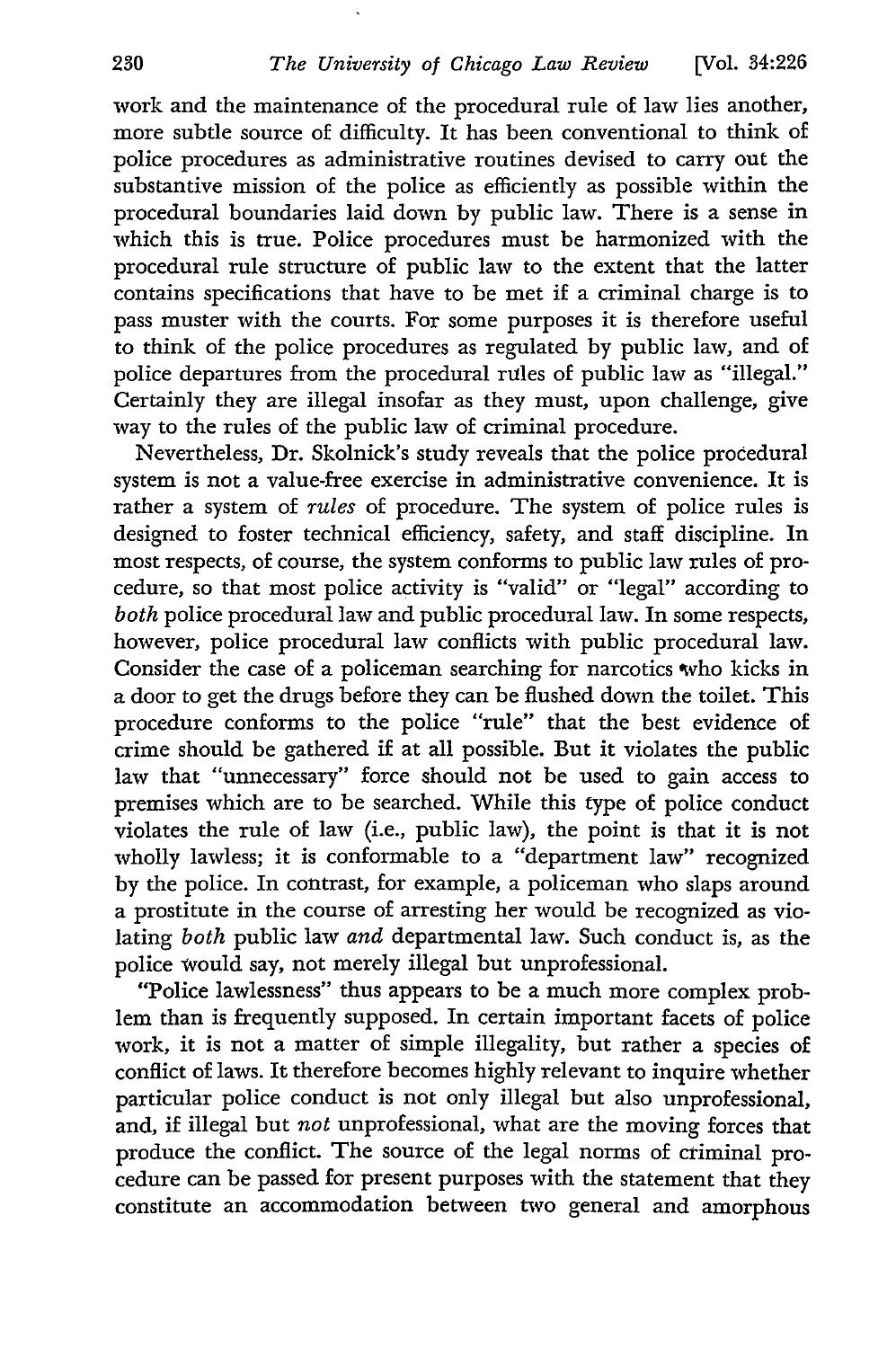objectives: public safety and procedural decency. The sources of police professional norms are much more concrete, immediate, and identifiable. On this point, Dr. Skolnick throws much illumination. It is out of place to spell out the details, for he does that very well indeed. Two illustrations will suffice:

(a) The police need to satisfy *themselves* that the suspect is guilty, whatever conclusions a court might reach. The confession problem is the best illustration. Any way one looks at it, a creditable confession is the most satisfying evidence of guilt, even if other reasons exist for refraining from seeking a confession. These "other reasons," which underlie the fifth amendment, are utterly irrelevant to the professional police need to gain assurance that the right man is in custody. **A** rule conflict not unexpectedly ensues.

(b) The police need to protect themselves in situations where there is a high risk of attack. The weapons "shakedown" in an uproarious barroom is a good illustration. **A** policeman would be incompetent by professional standards, and perhaps also a damn fool, if he failed to take aggressive measures of protection against being bushwhacked in such a situation. The "other reasons" for refraining from "indiscriminate search," which underlie the fourth amendment, are irrelevant from a professional point of view, and a rule conflict again ensues.

These illustrations are enough, I think, to show the kind of rules problem Dr. Skolnick is getting at. The basic point is indicated in the sociological proposition Dr. Skolnick advances in a more limited connection: " $[I]$ n all work organizations . . . the worker always tries to perform *according to his most concrete and specific understanding of the control system."'3*

It is precisely the dilemma of the policeman that he confronts in many situations not only a conflict between acting in conformity to the rules and "getting results," but also a conflict between acting in conformity to public law and acting in conformity to a set of *rules* that have the aim of getting results. For a work group specially sensitive to rules of behavior, this is surely an excruciating conflict. One would expect attempts to rationalize it to be emotionally charged and confused, and indeed they usually are. Dr. Skolnick's study should help make the problem clearer and its discussion more to the point.

The broad implications of these points can be stated in the following way: The police, by reason of the nature of their work, are disposed to regard all socially deviant behavior as dangerous and all rules of legal procedure impeding fulfillment of their immediate law enforcement

**<sup>3</sup> P. 180** (italics in original).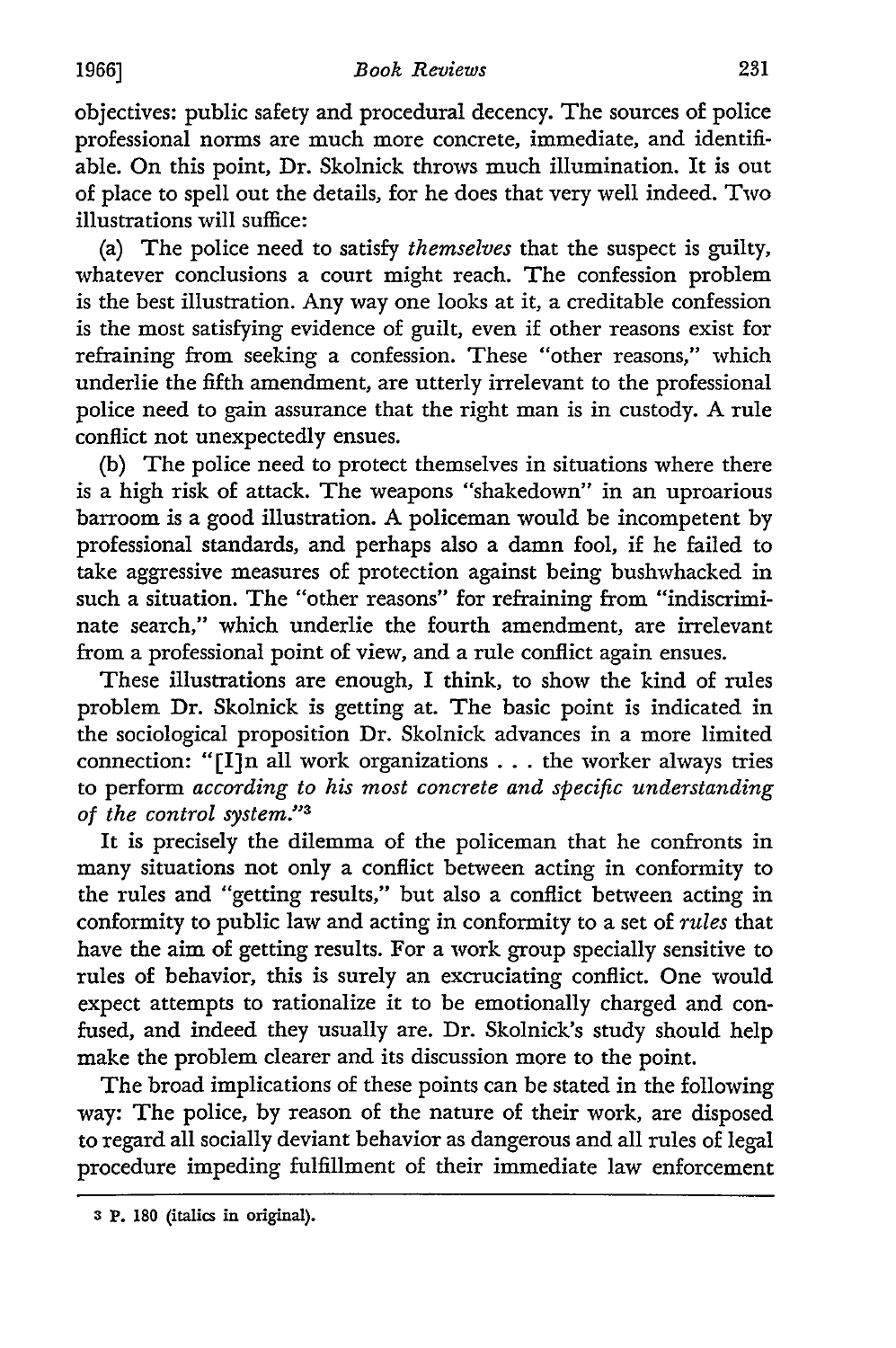objectives as wrong. Therefore, where the law proscribes conduct that is deviant but not necessarily dangerous and where enforcement of such a law as a practical matter requires skirting or ignoring rules of legal procedure, then the police will tend to enforce the law in that way and will justify their nonobservance of procedural amenities on the ground that the safety of society is at stake.

This helps in particular to explain the peculiar problems of vice crime enforcement. Vice crimes are not directly dangerous to societythe immediate "victims" of gambling, prostitution, and narcotics use are those who themselves volunteer to suffer. For that reason also, vice crimes are not detectable without systematic procedures-tipster networks, stake-outs, and organized raids-that all involve surveillance and penetration of privacy. Per contra, the chief objective of the procedural rule of law in a free society is to minimize or prevent official invasion of private personality. Vice prohibitions thus implicate, as a practical matter, an intense conflict between public law procedural regularity and the normative requirements of police administration. The conflict that vice prohibitions create has already received attention, but Dr. Skolnick's presentation suggests that the problem is a much more deeply rooted one than previously appreciated. Moreover, the conflict of procedural norms generated by vice prohibitions has effects not limited to vice crime enforcement: The police attitude toward procedural amenities in vice crime enforcement tends to be generalized to all criminal law enforcement. In consequence, the enactment of criminal prohibitions against vice in a free society is, by an inexorable institutional dialectic, a subversion of the rule of law. It may be hoped that the cogency of this point is not lost on those who most strongly profess the value of liberty under law. Be that as it may, in a time when law and order is a deep social necessity, the legal price paid for trying to control morality is perhaps too high.

I have three adverse comments about Dr. Skolnick's analysis. First, he epitomizes the conflict between police professionalism and the rule of law as the discrepancy in the "conception of [the] policeman as *craftsman* rather than as *legal actor,* as a skilled worker rather than as a civil servant obliged to subscribe to the rule of law."4 This is unhelpful and really question-begging. The question is why the policeman does not see his craftsmanship as *including* "legal acting." A judge, for example, engages in "legal acting" by wearing a robe, listening with ostensible if not always genuine patience, and speaking sonorously. Of course, the materials presented by Dr. Skolnick suggest

**<sup>4</sup> P. 231.**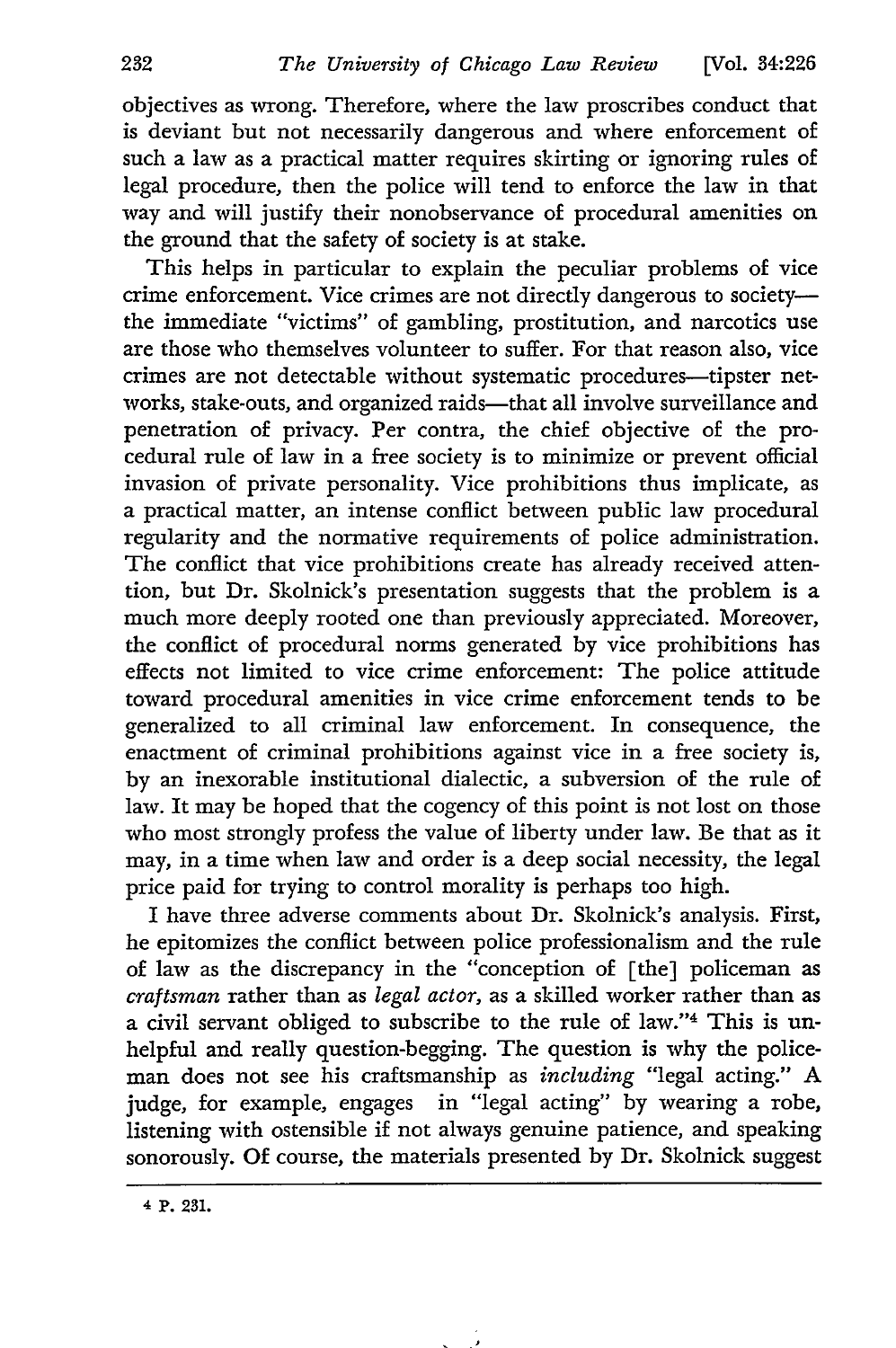why the policeman's craft does not now sufficiently include "legal acting." But it seems clear that American police seriously need inculcation in the practical professional values of observing legal decorum. Wasn't that part of the genesis of Watts?

Second, the organization of the book as a whole and of several of its chapters suffers from some vacillation of purpose. The author says, for example, that the book is not alone about the police, but also "about other officials, the defense attorney, the prosecutor, the judge, [and] the probation officer."<sup>5</sup> In fact, however, the center of attention is almost unreservedly the police. The prosecutor, defense attorney, and judge are treated only sporadically; the probation officer is mentioned only once. With regard to the police themselves, there is little specific attention to the "beat" officer, most of the attention being given the burglary and vice squads, particularly the latter.

Within some chapters there is a similar wavering of attention. Chapter *4,* "Operational Environment and Police Discretion," for example, goes from parking ticket enforcement to the problem of bias against Negroes and back again, via an analytic apparatus that is not strong enough to hold the two components tightly together. Police confrontation of the suspect is split between a general discussion of the policeman's sensitization to danger in Chapter **3** and a more particular treatment of the apprehension of prostitutes in Chapter 5. In Chapter 9, "Police Attitudes Toward Criminal Law," there is a detailed narrative of a "plea-bargaining" session among a prosecutor, defense attorney, and judge, the relevance of which to police attitudes is merely to illustrate something the police wish didn't happen: Not surprisingly, the police would rather fight and lose in court than have a case "dealt out" in a bargaining exchange to which they are not a party.

The third disappointment is the failure of the author to develop the possibilities of his material in the richness and depth which some allusions in his text and footnotes suggest. For example, he approaches an interesting analysis of the question of racial discrimination in law enforcement by pointing out that the alienation of the police from the Negro community, expounded most bitterly perhaps by James Baldwin,<sup>6</sup> is in many respects simply a special case of the alienation of the police from the whole community-so that what Baldwin sees as a function of race appears in important degree to be a function of police-civilian relationships in general. Having touched the point, however, Professor Skolnick moves on without fully probing it.

**Is P. 28.**

**<sup>6</sup> BAUwIN,** NOBODY **KNOWS My** NAME 65-67 **(1962),** quoted **at p.** 49.